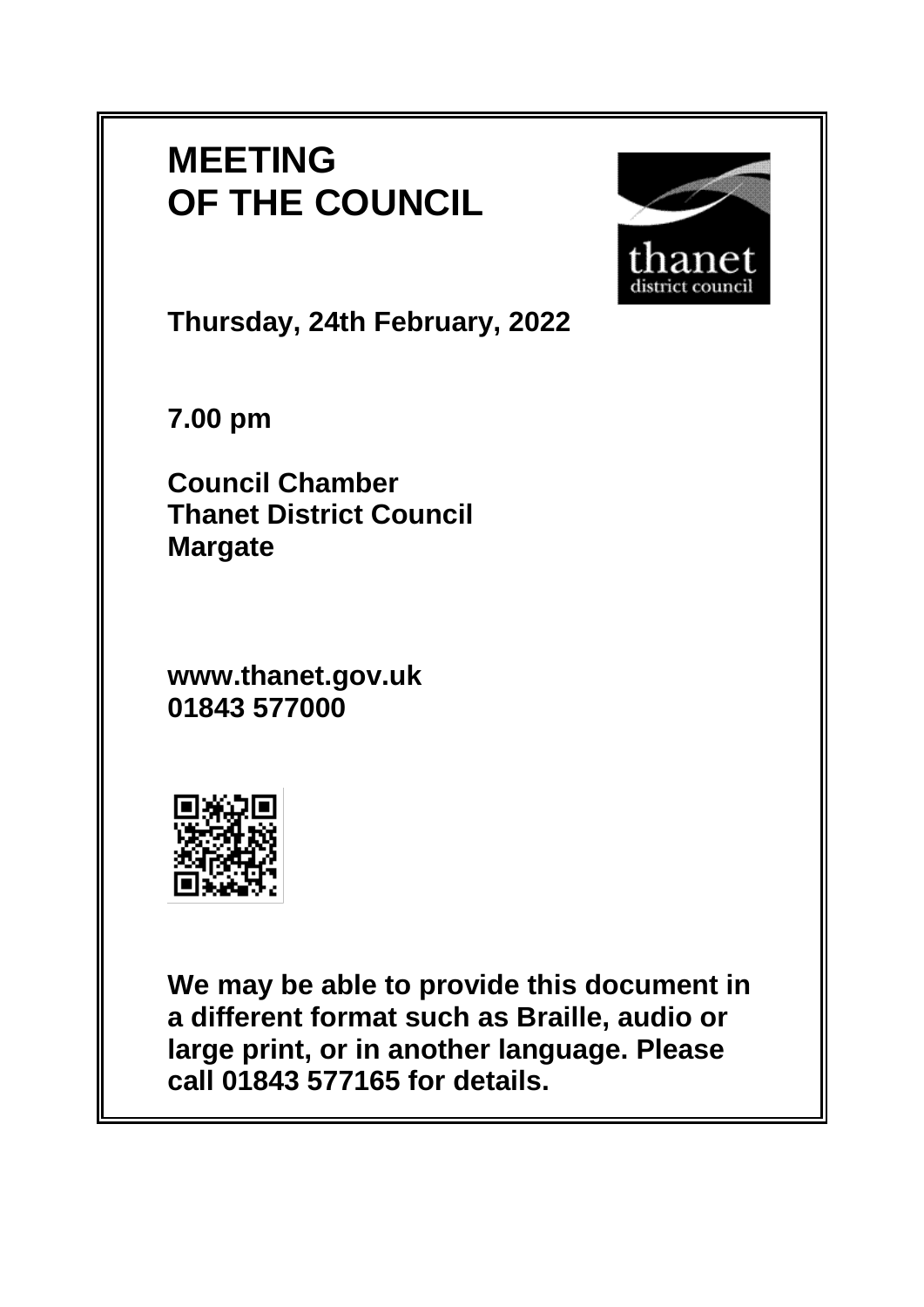

You are hereby summoned to attend the meeting of the Thanet District Council to be held in the Council Chamber, Council Offices, Cecil Street, Margate, Kent on Thursday, 24 February 2022 at 7.00 pm for the purpose of transacting the business mentioned below.

TIMOTY Homes

To: The Members of Thanet District Council

Director of Corporate Governance

FIRE ALARM PROCEDURES: If the fire alarm is activated, please vacate the offices via the stairs either through the security door to the left of the Chairman or opposite the lifts in the foyer. Please do not use the lifts. Please assemble in Hawley Square on the green. Officers will assist you and advise when it is deemed safe to return to the Chamber.

## **A G E N D A**

Item No

## 1. **APOLOGIES FOR ABSENCE**

## 2. **MINUTES OF THE PREVIOUS MEETING** (Pages 5 - 12)

To approve the Minutes of the meeting of Council held on 12 January 2022.

## 3. **ANNOUNCEMENTS**

To receive any announcements from the Chairman, Leader, Members of the Cabinet or Chief Executive in accordance with Council Procedure Rule 2.2 (iv).

## 4. **DECLARATIONS OF INTEREST** (Pages 13 - 14)

To receive any declarations of interest. Members are advised to consider the advice contained within the Declaration of Interest advice attached to this Agenda. If a Member declares an interest, they should complete the [Declaration of Interest Form](https://docs.google.com/forms/d/e/1FAIpQLSdYy7shF1kh6tvdSh3acxVRm70cKPLFkRBFNyVx2TgejRcm4w/viewform?usp=sf_link)

## 5. **PETITIONS**

To receive petitions from the public in accordance with Council Procedure Rule 12.

#### 5a **REPORT BACK TO COUNCIL - THANET LIFTS PETITION** (Pages 15 - 18)